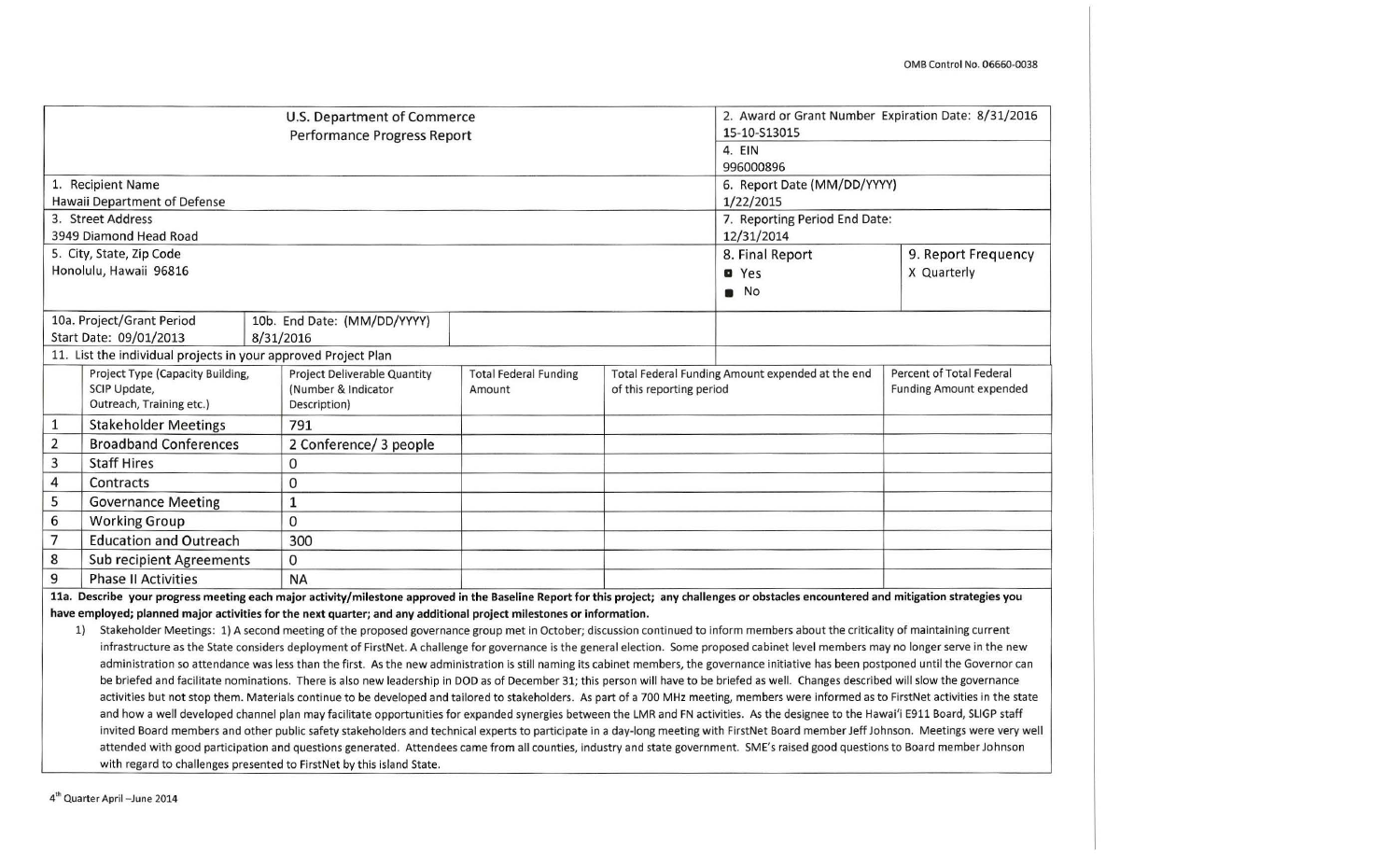OMB Control No. 06660-0038

| 2)<br>FN activities.<br>3)<br>4)<br>5)                                     |                                                                              |                          |              |                            | Consultation Meeting in October 2014. Explained Hawai'i's interest and talked of further state collaborations.<br>FirstNet quarterly meetings: telephonic. This meeting was attended by SWIC and representative from OIMT.<br>in this quarter, due to transition. Activities to reach out to counties will begin again in the first quarter of 2015. |                |                  |                                                | Outreach includes: E911 Board, Western States bi-monthly meetings; meetings with Early Builders Advisory Committee, HEPEC member agencies, State and Federal agencies, county<br>agencies and stakeholder organizations; territory representatives and State of Alaska representatives as to what might be considered effective if a new Region of non-contiguous states is<br>created in FirstNet; various executive branch agencies and county leadership, including Emergency Managers. SWIC facilitated a session at HI IT meeting and within that group shared HI<br>Conferences: SWIC networking at Maryland Grants Office conference (no cost to SLIGP); met with FirstNet staff before returning to submit and then discuss FirstNet consultation checklist<br>submission; NCSWIC meeting in OK (fed pay); NM FN Town Hall where SWIC presented FirstNet overview as part of state to state collaboration; attended the State of Washington State<br>Governance: A proposed Governance group is "on hold" as the new Governor appoints his cabinet, some of whom are key to the proposed SIEB. There was one governance meeting held |                           |
|----------------------------------------------------------------------------|------------------------------------------------------------------------------|--------------------------|--------------|----------------------------|------------------------------------------------------------------------------------------------------------------------------------------------------------------------------------------------------------------------------------------------------------------------------------------------------------------------------------------------------|----------------|------------------|------------------------------------------------|----------------------------------------------------------------------------------------------------------------------------------------------------------------------------------------------------------------------------------------------------------------------------------------------------------------------------------------------------------------------------------------------------------------------------------------------------------------------------------------------------------------------------------------------------------------------------------------------------------------------------------------------------------------------------------------------------------------------------------------------------------------------------------------------------------------------------------------------------------------------------------------------------------------------------------------------------------------------------------------------------------------------------------------------------------------------------------------------------------------------------------------------|---------------------------|
| Not at this time                                                           | Report must be approved by the Department of Commerce before implementation. |                          |              |                            | 11c. Provide any other information that would be useful to NTIA as it assesses this project's progress.                                                                                                                                                                                                                                              |                |                  |                                                | 11b. If the project team anticipates requesting any changes to the approved Baseline Report in the next quarter, describe those below. Note that any substantive changes to the Baseline<br>Work proceeds toward organizing a strong governance team to work with the SPOC. The SPOC will change and he needs to be briefed. The challenge in this quarter was the election and changes                                                                                                                                                                                                                                                                                                                                                                                                                                                                                                                                                                                                                                                                                                                                                      |                           |
|                                                                            |                                                                              |                          |              |                            | in leadership in major departments as well as a new SPOC designation. It will mean that the information efforts will start anew in January.                                                                                                                                                                                                          |                |                  |                                                |                                                                                                                                                                                                                                                                                                                                                                                                                                                                                                                                                                                                                                                                                                                                                                                                                                                                                                                                                                                                                                                                                                                                              |                           |
| 12. Personnel                                                              |                                                                              |                          |              |                            |                                                                                                                                                                                                                                                                                                                                                      |                |                  |                                                |                                                                                                                                                                                                                                                                                                                                                                                                                                                                                                                                                                                                                                                                                                                                                                                                                                                                                                                                                                                                                                                                                                                                              |                           |
| 12b. Staffing Table                                                        |                                                                              |                          |              |                            | 12a. If the project is not fully staffed, describe how any lock of staffing may impact the project's time line and when the project will be fully staffed.<br>The SWIC is the key staffer leading this effort contributing 55% or more time on the project.                                                                                          |                |                  |                                                |                                                                                                                                                                                                                                                                                                                                                                                                                                                                                                                                                                                                                                                                                                                                                                                                                                                                                                                                                                                                                                                                                                                                              |                           |
| Job Title                                                                  |                                                                              |                          |              |                            |                                                                                                                                                                                                                                                                                                                                                      |                |                  |                                                |                                                                                                                                                                                                                                                                                                                                                                                                                                                                                                                                                                                                                                                                                                                                                                                                                                                                                                                                                                                                                                                                                                                                              |                           |
|                                                                            | Statewide Interoperability Coordinator                                       |                          | FTE %<br>.55 |                            | Project(s) Assigned<br>Project Manager for the SLIGP activities                                                                                                                                                                                                                                                                                      |                |                  |                                                | Change<br>No change                                                                                                                                                                                                                                                                                                                                                                                                                                                                                                                                                                                                                                                                                                                                                                                                                                                                                                                                                                                                                                                                                                                          |                           |
|                                                                            |                                                                              |                          |              |                            | Add Row                                                                                                                                                                                                                                                                                                                                              | Remove Row     |                  |                                                |                                                                                                                                                                                                                                                                                                                                                                                                                                                                                                                                                                                                                                                                                                                                                                                                                                                                                                                                                                                                                                                                                                                                              |                           |
|                                                                            |                                                                              |                          |              |                            | 13a. Subcontracts Table - Include all subcontractors. The totals from this table must equal the "Subcontracts Total" in Question 14f.                                                                                                                                                                                                                |                |                  |                                                |                                                                                                                                                                                                                                                                                                                                                                                                                                                                                                                                                                                                                                                                                                                                                                                                                                                                                                                                                                                                                                                                                                                                              |                           |
| Name                                                                       | Subcontract<br>Purpose                                                       | Type<br>(Vendor/Subrec.) |              | RFP/RFQ<br>Issued<br>(Y/N) | <b>Contract Executed</b><br>(Y/N)                                                                                                                                                                                                                                                                                                                    | Start<br>Date  | End<br>Date      | <b>Total Federal</b><br><b>Funds Allocated</b> | <b>Total Matching Funds</b><br>Allocated                                                                                                                                                                                                                                                                                                                                                                                                                                                                                                                                                                                                                                                                                                                                                                                                                                                                                                                                                                                                                                                                                                     | Project and %<br>Assigned |
| Keller &<br>Heckman;<br>counsel to OIMT<br>with tasks<br>specific to SLIGP | Legal Counsel                                                                | Vendor                   |              | Y                          | Y<br>Outside counsel is<br>procured through<br>the office of<br>Attorney General.<br>There exists a<br>contract                                                                                                                                                                                                                                      | As Required    | $\mathbf{0}$     | $\Omega$                                       | $\mathbf{0}$                                                                                                                                                                                                                                                                                                                                                                                                                                                                                                                                                                                                                                                                                                                                                                                                                                                                                                                                                                                                                                                                                                                                 | <b>NA</b>                 |
| <b>SSFM</b>                                                                | Plan/Outreach<br>Development                                                 | Vendor                   |              | Y                          | Y                                                                                                                                                                                                                                                                                                                                                    | April 15, 2014 | <b>July 2016</b> | \$248,323                                      | $\mathbf 0$                                                                                                                                                                                                                                                                                                                                                                                                                                                                                                                                                                                                                                                                                                                                                                                                                                                                                                                                                                                                                                                                                                                                  | 11.4%                     |
| <b>TBD</b>                                                                 | Phase II<br>Support                                                          | Vendor                   |              | N                          | N                                                                                                                                                                                                                                                                                                                                                    | <b>TBD</b>     | <b>TBD</b>       | \$427,339                                      | $\mathbf 0$                                                                                                                                                                                                                                                                                                                                                                                                                                                                                                                                                                                                                                                                                                                                                                                                                                                                                                                                                                                                                                                                                                                                  | <b>NA</b>                 |

4<sup>th</sup> Quarter April –June 2014